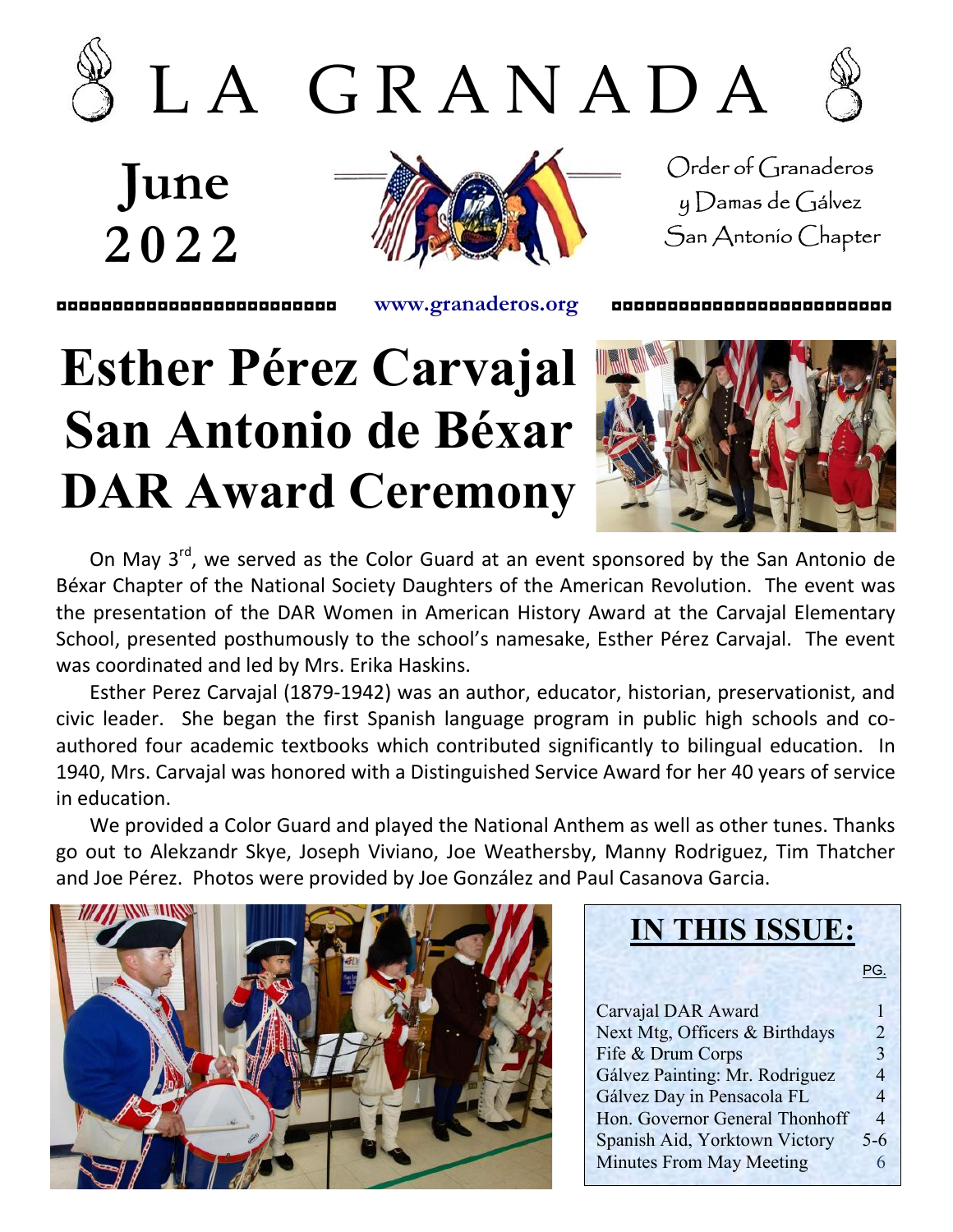Next Meeting Wednesday, June 1

 La Fonda Restaurant 8633 Crownhill Blvd Dinner: 6:30 Meeting 7:30

 Speaker: Edna Campos Gravenhorst

 Presentation: San Antonio's Historic Market Square

At our June meeting, author Edna Campos Gravenhorst will give a presentation on her book, "San Antonio's Historic Market Square." After her presentation, she will sign all books sold. Her book will be on sale at the meeting for only \$20, so bring some money to buy your copy (cash or check only). Checks can be made out to Granaderos de Gálvez.



### Birthdays in June

June 1 Priscilla Marrah

June 11 Rafael Cavazos Tim Thatcher

June 16 Crystal Benavides

> June 23 Cliff Normand

June 24 Ricardo Backal

June 29 Alex Zamora

 June 30 Stella González

> Governor Joe Perez

Deputy Governor Alex Zamora

Treasurer Manny Rodriguez

**Secretary** Janie Rodriguez

Drum Major Ricardo Rodriguez

> Chaplain Joe González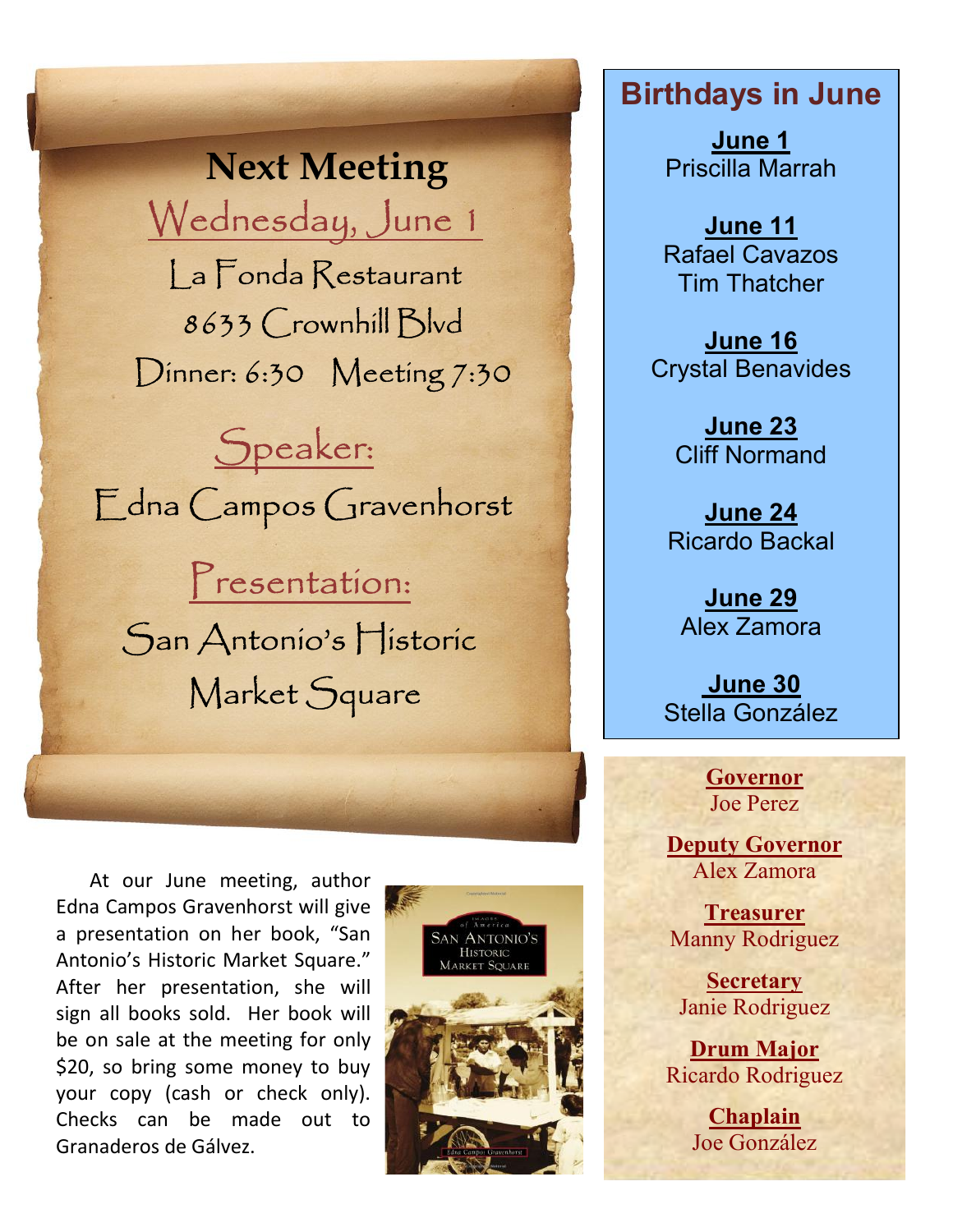

Drum Major Ricardo Rodriguez puts in the work in keeping the Fife & Drum Corps looking good. These photos show how he



repaired one of the drummer's drum strap by hand recently. He has also made tricorn hats and made repairs on uniforms and equipment. Now, that's a working Drum Major.

Farther below are our fifers and drummers at the practice on May 11<sup>th</sup>. Fifers shown left to right are Louisette Zurita, Janie



Rodriguez, Crystal Benavides and Alekzandr Skye. Also shown are our drummers. From left to right are Joseph Viviano, Jesse Benavides and

Luis Martinez. If the drums look especially nice, it is because Drummer Jesse Benavides repairs

them, paints them and applies the king's coat of arms to them to make them more historically accurate. Jesse has done countless repairs to our drums over the years and always does an excellent job.





Drum Major Ricardo Rodriguez

Lead Drummer Alex Zamora

Lead Fifer Crystal Benavides

Drummers Joseph Viviano Jesse Benavides Luis Martinez

Fifers Alekzandr Skye Louisette Zurita Julie Soto Janie Rodriguez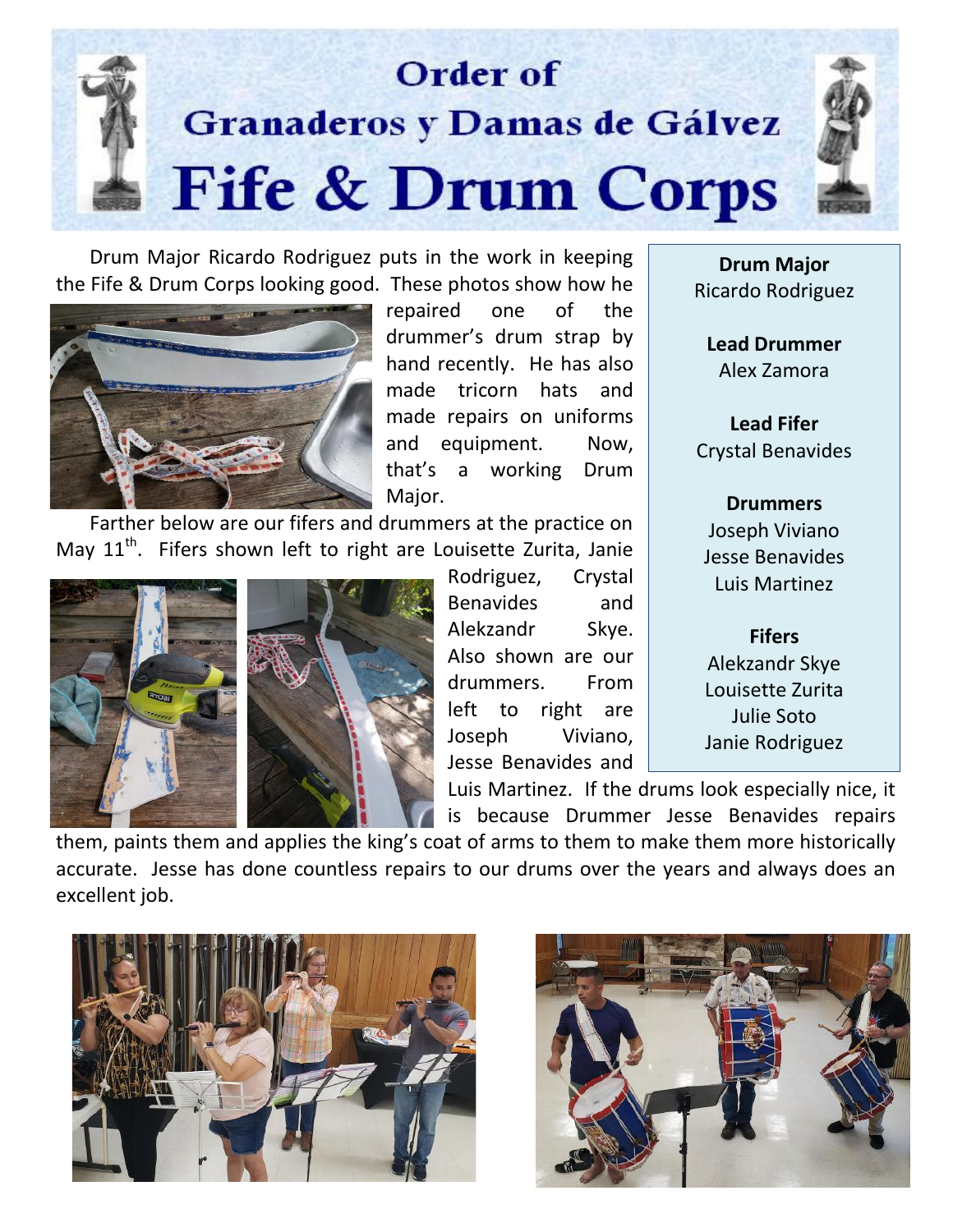### Painting Donated to Our Chapter



At our May meeting, we unveiled a painting of Bernardo de Gálvez by Granadero John Rodriguez. Mr. Rodriguez donated his beautiful painting to the chapter. The artistic talent of Mr. Rodriguez was on display at the meeting and he was very kind in donating it to our chapter. Pictured at left are Manny Rodriguez on the left and his father (and artist), John Rodriguez on the right. Thank you, John Rodriguez, for donating your beautiful painting of Gálvez.

## Gálvez Day 2022 - Pensacola

On May  $8^{th}$  every year, the city of Pensacola, Florida, celebrates Gálvez Day. This year, a delegation from Spain attended the ceremony. The delegation was from the Spanish city of Macharaviaya, the birthplace of Bernardo De Gálvez.

The date is the anniversary of Galvez's victory over the British at the siege of Pensacola, which was the longest siege of the American Revolution. With Gálvez's victory, he captured Fort George and ran the



Representatives from Spain stand in front of the Gálvez Statue in Pensacola, Florida.

British completely out of East and West Florida, ensuring that the British could not send their troops north to fight against George Washington and the Continental Army.

continued good health.



#### Honorary Granadero Robert H. Thonhoff

Our beloved Honorary Granadero, Judge Robert Thonhoff, is doing much better. Granadero Charlie Carvajal administered his 2<sup>nd</sup> booster against Covid recently. Mr. Thonhoff is very proud of his Honorary Granadero Governor General certificates bestowed upon him and his late wife, Dama Victoria Thonhoff. He is always appreciative of our prayers for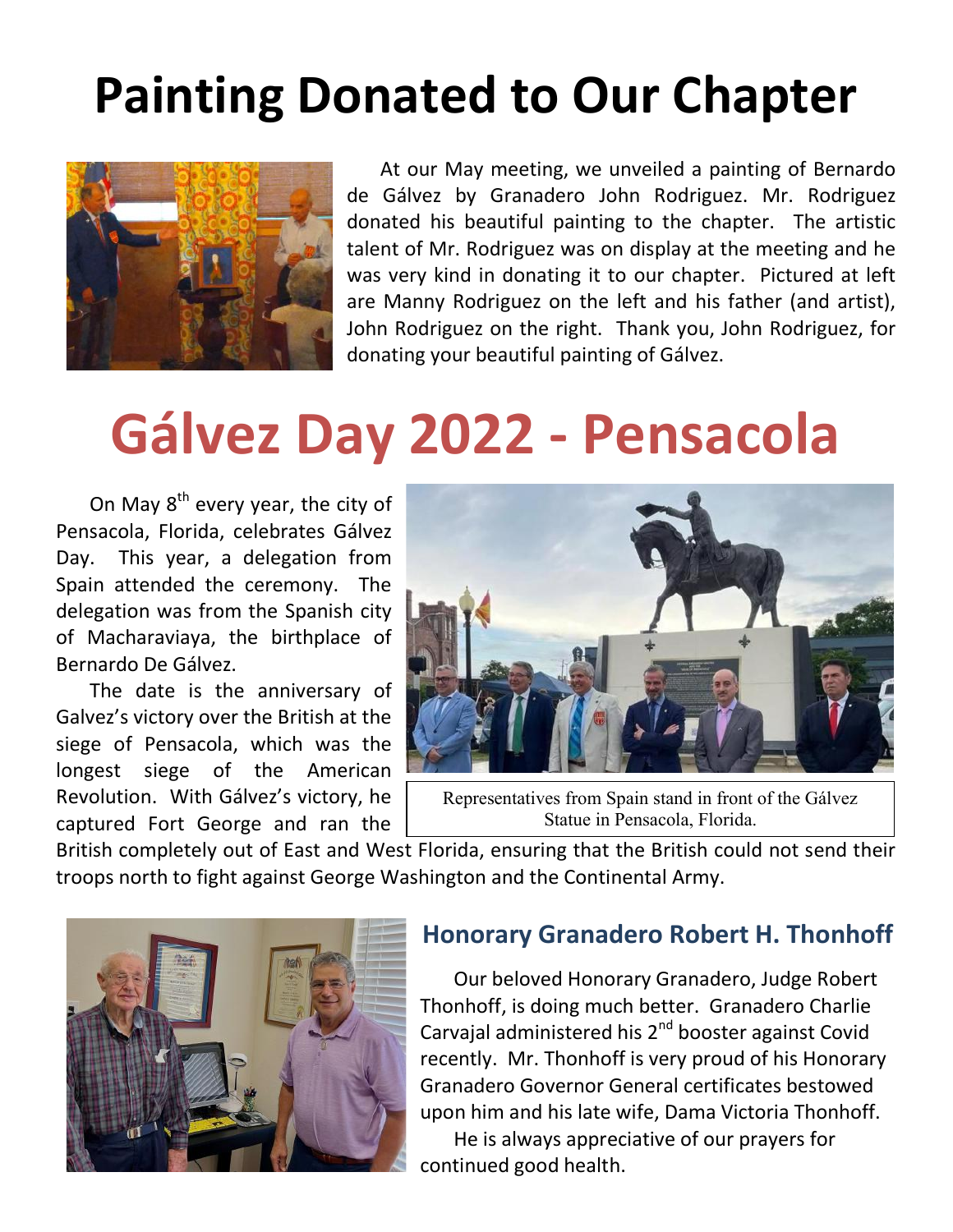# Spanish Aid, Yorktown Victory

#### From an Article by Granville W. Hough, Ph.D

On 21 June 1779, King Carlos III of Spain declared war on England and thus made official his support of Americans in their struggle for independence. Clandestine support had already been provided for three years, but afterwards support was open and direct.



In the past few weeks, my daughter and I have been studying documents of the Continental Congress, looking for names of American mariners. We found the reports of Arthur Lee, and the 1777/79 manifests of twelve vessels which were loaded out from Cadiz, Spain, with war supplies headed for Boston and Philadelphia. (Papers of the Continental Congress, Records Group M0247, Item #83, Roll 110, "Letters Received from Arthur Lee, 1776-1780,"). This was pre-war, but vital to the American effort.

Records such as these have rarely been studied by American historians, as emphasis has been on French support and participation. Few Americans know that:

1.) Early French support included fifty/fifty Spanish/French participation, with Spain as a silent partner, so any so-called French support received before June 1779 should be reanalyzed.

2.) Francisco Saavedra de Sangronis was a personal representative for King Carlos III, and he negotiated the de Grass/Saavedra Accord in Jul 1781, which governed Spanish/French conduct of the war in the Western Hemisphere.

3.) Saavedra was personally responsible for arranging the financing for the Chesapeake Bay operations which resulted in Yorktown. (Yorktown was thus the result of Spanish financing of cooperative efforts of the French Expeditionary Force, the de Grasse Fleet, and the American forces.)

4.) The victory at Yorktown was made secure by the West Indies strategies of Spain and France. England was forced into a defensive strategy, as Jamaica was the big target for Spain. The French Expeditionary Force was moved in 1782/83 from North America to Venezuela to participate in the invasion. Spanish General Bernardo de Gálvez gathered in Haiti a 10,000 man force waiting to invade.

5.) For two years, England held on, negotiating for the best possible peace terms. She held four invasion bases in North America (Charleston, New York, Penobscot Bay, and Detroit); but it was to no avail. She was out of manpower. The focus in the Western Hemisphere became holding Canada and the West Indies.

It can be accurately said that what put us over the top at Yorktown was Spanish money, as de Grasse told Saavedra plainly that he could not sail there without it.